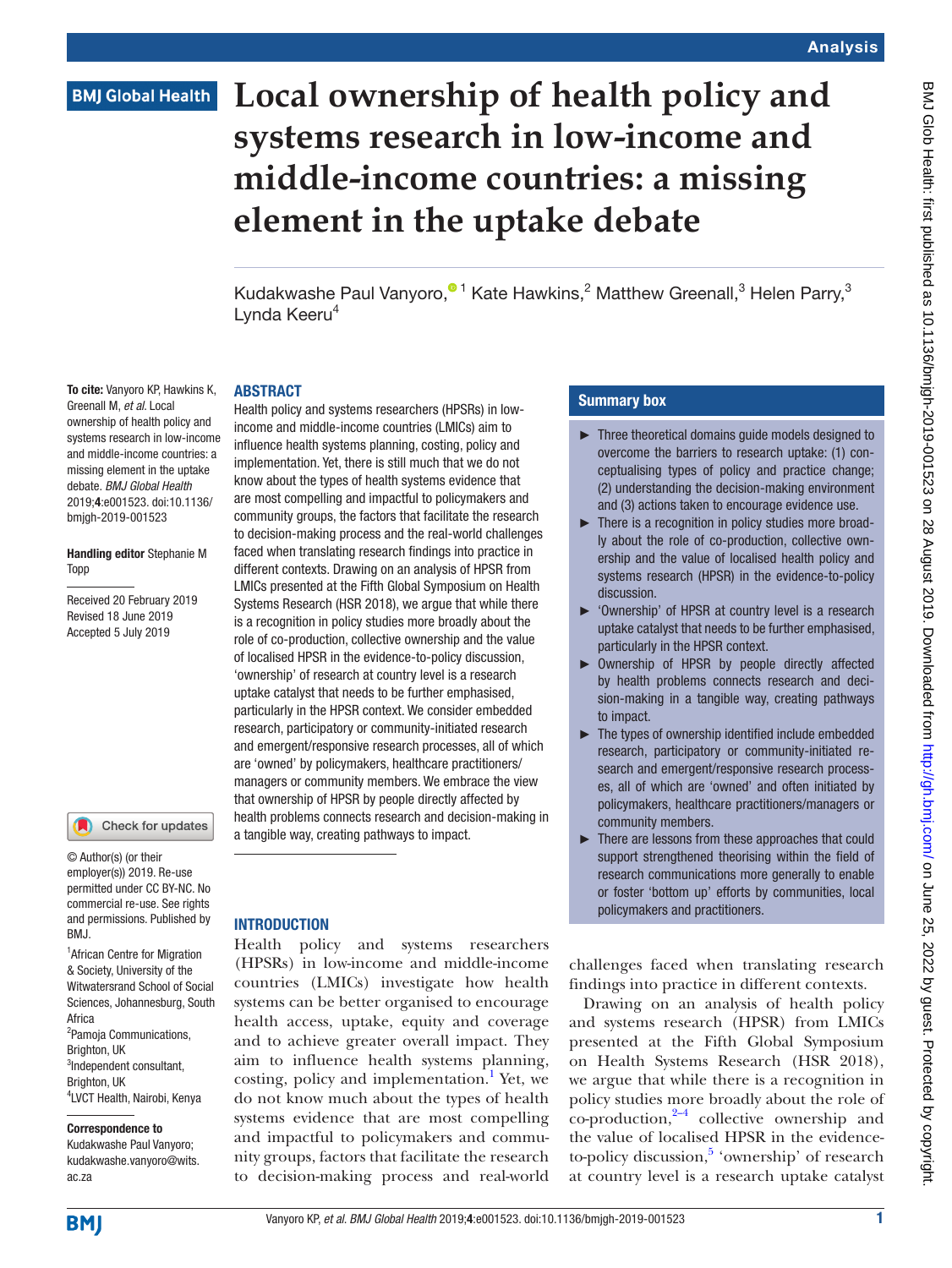that needs to be further emphasised, particularly in the HPSR context. Here we understand ownership to mean the process whereby co-production enables health system actors (from policymakers to service users) to determine and influence research agendas with direct engagement with the research process itself.<sup>5</sup>

We attended HSR 2018 to identify, collate and analyse examples of policy and systems research impact as well as factors affecting research and evidence use in the health systems and policy arena. We reviewed the programme to identify poster and oral presentation sessions of potential interest for our topic and documented them by taking notes into a predeveloped proforma. Where possible, we made direct contact with presenters after the sessions requesting them to share presentations and any additional documentation or papers. These notes were reviewed and thematically coded.

In the analysis, we selected sessions whose descriptions referred to key themes such as getting research into policy and practice, research uptake, policy influence, embedded research, implementation science and timely evaluation in LMICs and fragile and conflict-affected settings. We reviewed the initial selection of sessions and refined the choices made to a final set of 77 sessions that would be documented during the conference. We coded the data according to the following themes: 'embedded', 'research uptake strategy', 'system-wide policy', 'ad hoc or emergent data use', 'scale up', 'capacity building', 'communities of practice', 'participatory research' and 'barriers to research uptake'. This analysis was supplemented by an exploration of theoretical and empirical literature on the topic of evidence-to-policy processes. Theoretical and empirical literature was gathered from resources including the Wits University online library catalogue and Google Scholar.

We begin by briefly outlining the prominent debates on research and evidence uptake. Then we outline prominent theories that explain policy and practice change from this review. Three types of 'ownership' we identified are then outlined: (1) embedded research; (2) participatory or community-initiated research and (3) emergent/ responsive research processes. This outline is complemented by a discussion of selected cases we documented at HSR 2018 that relate to how each type of 'ownership' has been operationalised by HPSRs in LMIC contexts.

#### Prominent debates on research and evidence uptake

Research has an important role to play in strengthening health system performance and public health.<sup>6</sup> Policymaking processes are not well understood, including among HPSRs who wish to see their research have a stronger influence. $7-9$  We know little about the mechanisms of policy change in LMICs, and there is a particular gap in evidence from 'difficult' environments, such as post-conflict and fragile settings. Use of evidence in decision-making may be more challenging and less institutionalised, involving a multiplicity of stakeholders with

diverse interests, and complex and fluctuating governance arrangements for policymaking. $9-12$ 

Our review of literature exploring evidence-to-policy processes suggests that there are three main theoretical domains that guide models designed to overcome the barriers to research uptake: (1) conceptualising types of policy and practice change<sup>13–19</sup>; (2) understanding the decision-making environment<sup>7 20–26</sup> and (3) actions taken to encourage evidence use (including knowledge translation, knowledge brokering and research uptake). $23\frac{27-34}{5}$ 

It is recognised that embedded and participatory research can help facilitate the use of evidence by making data more relevant to real-world challenges.<sup>15 35-38</sup> While there is growing emphasis on how co-production can inform our understanding of research uptake and the potential benefits of being 'ownership-oriented' within research efforts, $2-4$  this is less so in HPSR contexts and when it comes to emergent/responsive research.

#### Prominent theories to explain policy and practice **CHANGE**

Policy and policy processes are contested, involving multiple actors, with different concerns, interests and values, and are influenced by a range of contextual factors.[39 40](#page-5-1) Contemporary models to explain evidence use increasingly challenge traditional assumptions that view research uptake and policymaking as linear processes where the end point is the uptake of evidence into written documents. There is consensus that the types of influence that research might have on decision-making are not necessarily instrumental and that research may also have a conceptual use  $17-19/40$  or an 'enlightenment' function'.[13 14 39](#page-4-6)

The literature states that researchers and practitioners of evidence-based decision-making should address the 'human factor' in the context of research uptake, which mainly concerns issues of power, actors and context.<sup>20 21</sup> It is suggested that to be effective influencers, they need a sophisticated understanding of policymaker psychology and the role of factors such as group dynamics and the rules that people follow within organisations. $^{23}$  $^{23}$  $^{23}$  Policy narratives, $23$  democratic openness, technical ability to take up evidence, $24$  institutional arrangements, policy windows $^{25}$   $^{26}$  and levels of decentralisation are all identified as affecting the process.

It is argued that those wishing to influence policy and practice may face a number of barriers characterised as systemic, institutional and individual. Systemic barriers identified include the differing timelines of research and decision-making processes, a lack of knowledge among researchers about how decisions are made, the distorting impact of funders on decision-making, poor communication skills among researchers and misaligned incentives between the research and policy worlds.<sup>28</sup> At the institutional level, research organisations may not have adequate infrastructure (staff, dedicated teams) to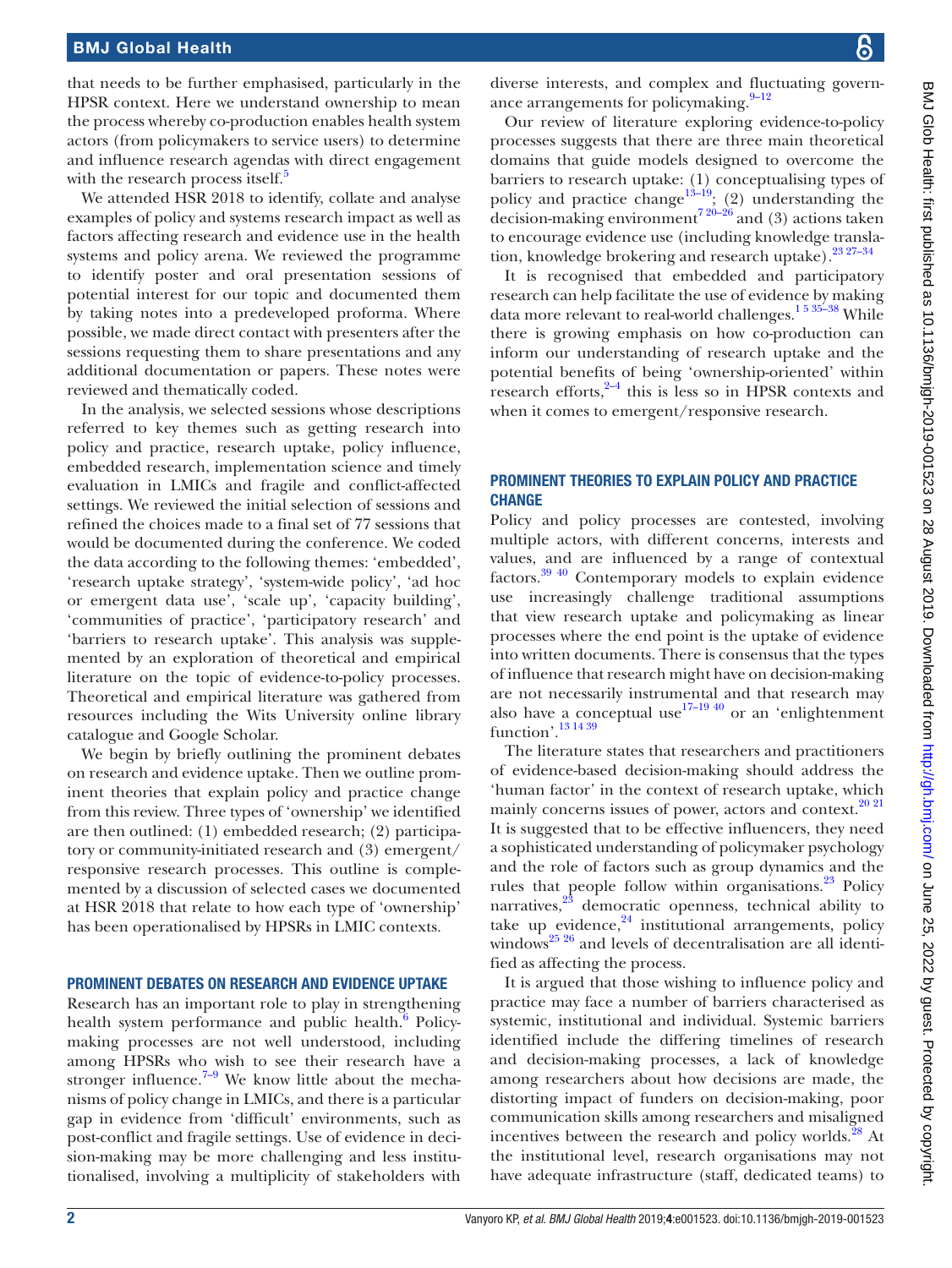communicate their work, which in addition may not be appropriately funded, particularly in LMICs.<sup>28</sup>

Davidson provides a useful typology of the different ways policymakers can be influenced, arguing that interventions can take place on an 'inside track' or 'outside track' and can take place formally or informally within each of these tracks. $23$  The inside track entails cooperative relationships between scientific researchers, allies and policymakers (through meetings, negotiations and in-person discussion). $^{23}$  The 'outside track', 'may be more confrontational and often entails influencing decision-makers indirectly through public pressure' (13, p 3). Informally, this takes the form of activism, or more formally, it takes the shape of advocacy.

## Practitioner and community ownership of the **EVIDENCE**

The three theoretical domains of evidence uptake presented above relate to the different types of research/ evidence, capacities and institutional arrangements needed to address different steps in the policy or decision-making process. They focus on strategies of making and strengthening links between researchers and policy-makers.<sup>[36](#page-5-5)</sup>

Our review suggests that these theories do not pay sufficient attention to the role of ownership. They focus on the role of researchers or dedicated knowledge management or communications staff in brokering relationships with policymakers. Our analysis of embedded research, community-initiated and participatory research, emergent/responsive research together with Davidson's typology on the inside and outside track demonstrates how ownership is a concept that should be applied not only to the findings of research. Rather, ownership of the research focus, process and outcomes is key to promoting uptake and consequently needs to be better integrated into models of knowledge generation and use.

### Ownership by healthcare practitioners and managers: embedded research

One mechanism for ensuring that links are made between HPSRs and research users is embedded research.<sup>1 5 35-38</sup> It generally follows the inside track<sup>23</sup> as it entails HPSRs working 'in direct interface with the constituency they serve' (1, p 958). Locally designed and driven research is key to ensuring that health services and delivery processes are more relevant to contextually specific challenges and also increase local ownership of new programmes and drive translation from research into practice.<sup>5353738</sup> While there are various models and definitions of embedded research, they tend to be guided by similar underlying principles and steps[.35 37](#page-5-6) They are driven by contextually relevant questions constructed through partnerships with local health system actors.

Embedded approaches seek to generate data and evidence for use in real time rather than to fulfil other research incentives, $\frac{41}{1}$  although the research may not

always be used in real time. They aim to create learning systems and an architecture within which data collection, quality and use are prioritised. These might include platforms or regular meetings to discuss data and prior-ities.<sup>[5](#page-4-2)</sup> Within embedded research, HPSRs tend to take an insider position, working alongside and in partnership with their health system peers to co-produce knowledge.[5 35 42](#page-4-2) Embedded research can also be driven from the outside, even if it ultimately takes shape inside the system.

There is vast evidence of embedded research influencing changes in service delivery and health outcomes in LMICs. For example, embedded research from the Beira Operations Research Center in the Mozambique Population Health Implementation and Training Partnership aimed to improve the quality and use of routine health system data within the health information system through audit and feedback approaches.<sup>43 44</sup> As a result, concordance of data (ie, filling out data according to given categories) improved from 54% to 89%, and the incidence of stock-outs of essential medicines within facilities reduced.<sup>44</sup> The Integrated District Evidence to Action project based at the Centre focused on reducing neonatal mortality by improving health system capacity to deliver a package of evidence‐based interventions delivered at or around the time of birth in 12 districts, using an embedded research approach. Led by district management teams, the approach was cyclical and iterative. It incorporated facility and district readiness assessments; district performance reviews and targeted facility support for use of data. The initiative institutionalised embedded research through capacity building, research training and implementation research.<sup>[44](#page-5-9)</sup>

HPSRs from KEMRI Wellcome Trust at RESYST learning sites worked in Kilifi County, Kenya—a longstanding collaboration between HPSRs and managers for facilitating real-time research uptake for system strengthening in the process of political devolution.<sup>[6 45 46](#page-4-3)</sup> The overall aim of the project was to nurture every day resilience among healthcare staff.<sup>[15](#page-4-9)</sup> In spite of ethical challenges, $646$  an embedded approach led to changes in policy such as a county law, which provides control to hospital managers in managing income derived from user fees. $45$  The approach was determined through the creation of research questions with practitioners, which led to a systematised process of planning, implementation and reflection around activities considered most important.<sup>64546</sup>

#### Responsive/emergent identification and use of evidence

Theories of how evidence is used in practice tend to emphasise formalised approaches to evidence uptake. However, not all evidence use in LMICs is planned or systematic: sometimes evidence is used in a 'responsive' or 'emergent' way. The ability of health actors and decision-makers—particularly at local level—to identify, collect and interpret evidence in response to new or emerging challenges is an important feature of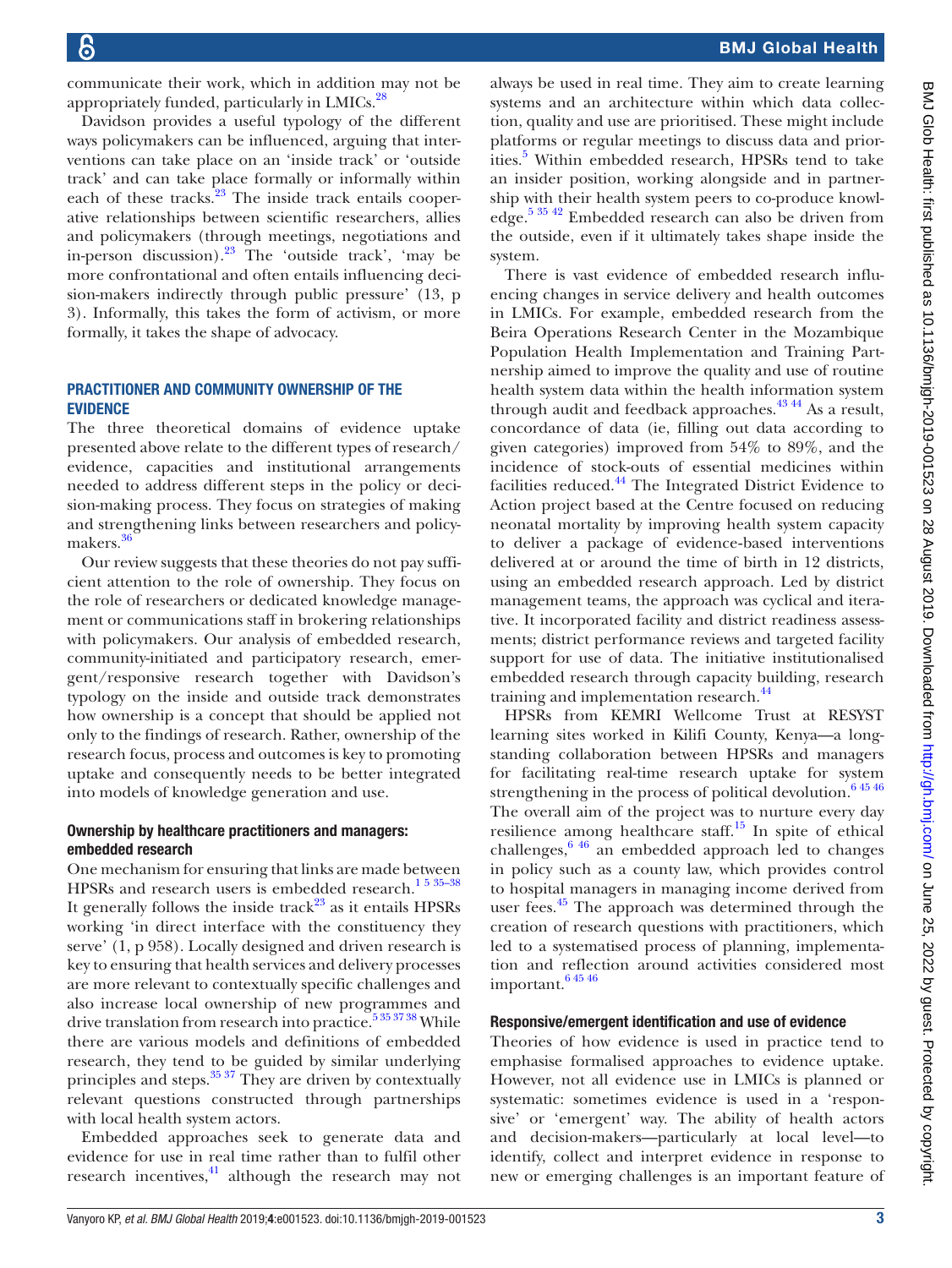resilient, responsive health systems $47$  and a key tenet of 'people-centredness'.[48](#page-5-12)

The recent Ebola crisis in West Africa 'highlights how an epidemic can proliferate rapidly and pose huge problems in the absence of a strong health system capable of a rapid and integrated response' (35, p 850). However, it also provides examples of responsive data generation and use. It illustrates that for health programmes to be evidence based, it is not enough to simply address the biological mechanisms or focus solely on reducing transmission and the effect of the disease,  $49$  in what appears to be the quickest and most reliable way.<sup>50</sup> Ebola finally came under control using largely the same basic mechanisms that had been employed in the initial response, but the difference was that the evidence on how to control Ebola had to be operationalised based on evidence of how to effectively apply those measures in context. $50$ Local decision-makers relied on local data to shape their response through collection of case reports, interviewing of patients and family members, coordination of contact tracing and consolidation of data into centralised data-bases.<sup>[51](#page-5-15)</sup> Effective application of Ebola control was based on adaptation, negotiation and responsiveness by local health decision-makers, leaders and communities.<sup>[50](#page-5-14)</sup>

Emergent data use can also take the form of learning at the service delivery level. Two examples from the tuberculosis (TB) response in South Africa illustrate this. As drug-resistant forms spread, despite the existence of a decentralisation policy, there was limited transfer of responsibility to the service provision level and limited resources, support or guidance for implementation of the policy. Many service providers did not know how to operationalise implementation guidelines. Providers were forced to seek out and generate evidence to support the changes they needed to decentralise TB treatment.<sup>[52](#page-5-16)</sup> They engaged, out of necessity, in 'decentralised' policy-making, self-organisation, learning and adaptation, with their local discretion and knowledge to challenge linear understanding of interventions leading to the emergence of contextually appropriate approaches.<sup>[52](#page-5-16)</sup> This ability to adapt, self-organise and learn—'tinkering'—included looking up and adapting research on models implemented in other countries, or used for treating other conditions (such as HIV), as well as directly conducting impromptu small-scale research. Although sometimes this research was informal and based on the sharing of small-sample observations between practitioners, it became seen as authoritative evidence within local contexts.<sup>[52](#page-5-16)</sup>

#### Ownership by members of vulnerable or excluded groups: participatory, community-initiated research

There are compelling examples of health systems evidence use in LMICs that is either led by or actively engages with vulnerable or excluded groups. Rather than fitting the usual model of research production and dissemination, these approaches take the principle of ownership and engagement by excluded groups as the starting point

for policy or programme change, following the outside track[.23](#page-5-0) Participatory or community-initiated research is often born out of necessity. HPSRs are not always well placed to be embedded in local contexts because they may not know how to address the 'thorny issue' of the boundary between researcher and advocate.<sup>553</sup>

Health services in most countries aim to be universally available but some groups remain systematically excluded, because of factors that include remoteness, mobility, ethnic or cultural differences or discrimination. For example, reasons for exclusion of Roma and indigenous populations were complex but typically included discrimination which stems from social, cultural and political norms, gender inequalities and a lack of tailored or targeted services.<sup>[54 55](#page-5-17)</sup>

Significantly, for these groups, systematic exclusion from health services is mirrored by exclusion from health data.<sup>56 57</sup> Many health information systems and research initiatives either do not have data of good enough quality or do not conduct the disaggregated analysis that would shine a light on inequalities and exclusions in health service access or health outcomes. $58$  Compounding this is the fact that excluded groups are often unaware of their rights and not well positioned to demand better provision from the state. The lack of disaggregated data, or of collection of variables related to ethnicity or information on non-nationals in official statistics, often indicates that exclusion has a political dimension. This can result in the reluctance of excluded groups to engage with authorities that they have reasons not to trust.

We found many examples at HSR 2018 of research or data collection that originated within excluded groups and led to policy change or other action in LMICs. These included the Roma population in Macedonia, indigenous women living in remote areas in Peru and adolescent girls and young women in India conducting and reporting surveys and qualitative research in order first to educate themselves about their rights, and second to demand better services from authorities.<sup>5</sup>

Another example from Guatemala included participatory approaches such as the collection of evidence of human rights violations using video cameras and establishing complaints platforms for social accountability. $59$  A further example, from Nigeria, described an approach to addressing exclusion through national health budget analysis, linking non-disbursement of committed funding to programmatic data showing segments of the population being left behind by key health services. $54$  In the budget analysis example from Nigeria, the research was just a first step in a 5-year process of mobilising support from community associations, non-governmental organisations and members of parliament, which eventually contributed to improved legislation on budgetary allocations to health.

A similar example of civil society-led budget monitoring was provided by the Malawi Health Equity Network, which contributed to campaigns with members of parliament, key cabinet ministers and other actors resulting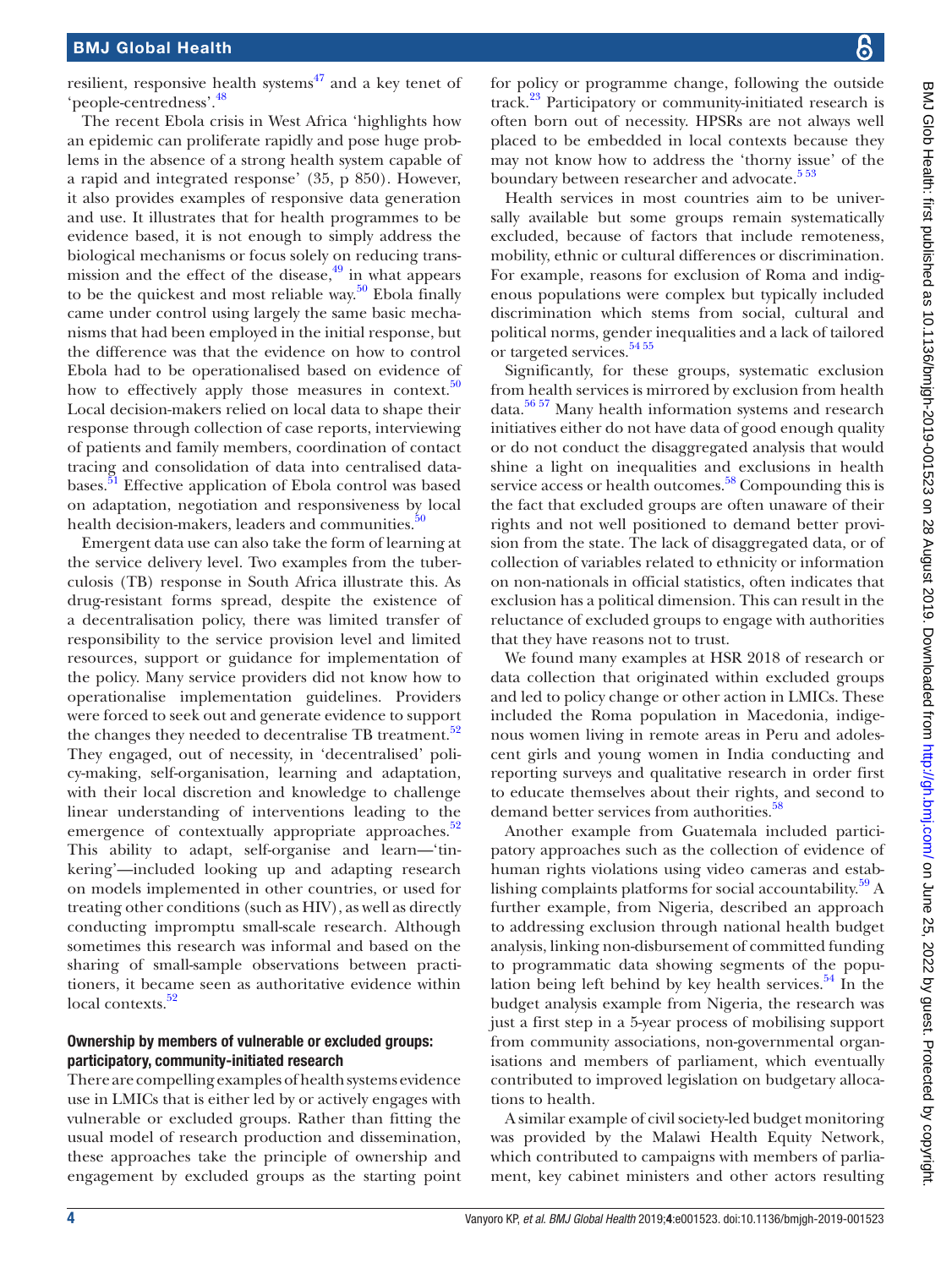in steady increases in health budgets and realisation by communities about their right to be heard on issues of health.<sup>60 61</sup> Participatory, qualitative research aimed at driving increased attention to identifying and addressing gender biases in the health workforce was also highlighted in a number of cases.

### **CONCLUSION**

Debates on research and evidence uptake that focus on ensuring that links are made and strengthened between researchers and policymakers underexplore the role and processes of ownership. They neglect the strategies that communities and health practitioners develop when they need to respond to emerging issues, which often involve seeking out and using their own evidence.

While these approaches are important, they are certainly not the only or most appropriate way to strengthen research uptake. Some topics that are particularly sensitive may require an independent research group to own the research process to ensure that politically sensitive results can still be published. Highly embedded forms of HPSR also present unique ethical challenges. $646$ 

This paper highlights the potential of recognising and adopting 'ownership-oriented' approaches to support research uptake efforts at country level. Our analysis is consistent with evidence showing that 'joint ownership' of research facilitates the integration of scientific findings in policy implementation and health systems strengthening. We embrace the view that ownership of HPSR by healthcare practitioners and managers and members of vulnerable or excluded groups is an important factor in connecting research and policymaking in a tangible way, with clear pathways that result in tangible benefits for intended policy beneficiaries. These approaches are being adopted in the health systems research world to positive effect. They provide lessons that could support strengthened theorising within the field of research communications to enable or foster 'bottom up' efforts by communities, local policymakers and practitioners, thus contributing to achievement of the health-related SDGs.

Acknowledgements We acknowledge the Liverpool School of Tropical Medicine for funding this study and the Secretariat of Health Systems Global for their support to the research. Time for KH's conceptual review, editing and responding to reviewers' comments was funded through Global Challenges Research Fund (GCRF) Accountability and Responsiveness in Informal Settlements for Equity Hub (ARISE) RC Grant reference: ES/S00811X/1.

Contributors KV, KH, MG, HP and LK conceived the presented idea. KV developed the theory. HP and LK verified the analysis and supervised the quality of the findings of this work. All authors discussed the results and contributed to the final manuscript.

Funding The authors have not declared a specific grant for this research from any funding agency in the public, commercial or not-for-profit sectors.

Competing interests None declared.

Patient consent for publication Not required.

Provenance and peer review Not commissioned; externally peer reviewed.

Data availability statement No additional data are available.

Open access This is an open access article distributed in accordance with the Creative Commons Attribution Non Commercial (CC BY-NC 4.0) license, which permits others to distribute, remix, adapt, build upon this work non-commercially, and license their derivative works on different terms, provided the original work is properly cited, appropriate credit is given, any changes made indicated, and the use is non-commercial. See:<http://creativecommons.org/licenses/by-nc/4.0/>.

#### **REFERENCES**

- <span id="page-4-0"></span>1. World Health Organisation. *Changing mindsets: strategy on health policy and systems research*. Geneva: World Health Organisation, 2012.
- <span id="page-4-1"></span>2. Cairney P, Oliver K. Evidence-Based policymaking is not like evidence-based medicine, so how far should you go to bridge the divide between evidence and policy? *[Health Res Policy Syst](http://dx.doi.org/10.1186/s12961-017-0192-x)* 2017;15.
- 3. Evans S, Scarbrough H. Supporting knowledge translation through collaborative translational research initiatives: 'bridging' versus 'blurring' boundary-spanning approaches in the UK CLAHRC initiative. *[Soc Sci Med](http://dx.doi.org/10.1016/j.socscimed.2014.01.025)* 2014;106:119–27.
- 4. Hinchcliff R, Greenfield D, Braithwaite J. Is it worth engaging in multi-stakeholder health services research collaborations? reflections on key benefits, challenges and enabling mechanisms. *[Int](http://dx.doi.org/10.1093/intqhc/mzu009)  [J Qual Health Care](http://dx.doi.org/10.1093/intqhc/mzu009)* 2014;26:124–8.
- <span id="page-4-2"></span>5. Lehmann U, Gilson L. Action learning for health system governance: the reward and challenge of co-production. *[Health Policy Plan](http://dx.doi.org/10.1093/heapol/czu097)* 2015;30:957–63.
- <span id="page-4-3"></span>6. Molyneux S, Tsofa B, Barasa E, *et al*. Research involving health providers and managers: ethical issues faced by researchers conducting diverse health policy and systems research in Kenya. *[Dev World Bioeth](http://dx.doi.org/10.1111/dewb.12130)* 2016;16:168–77.
- <span id="page-4-4"></span>7. Andrews L. How can we demonstrate the public value of evidencebased policy making when government ministers declare that the people 'have had enough of experts'? *[Palgrave Commun](http://dx.doi.org/10.1057/s41599-017-0013-4)* 2017;3.
- 8. Bissell K, Viney K, Brostrom R, *et al*. Building operational research capacity in the Pacific. *[Public Health Action](http://dx.doi.org/10.5588/pha.13.0091)* 2014;4(Suppl 1):2–13.
- <span id="page-4-5"></span>9. Malla C, Aylward P, Ward P. Knowledge translation for public health in low- and middle- income countries: a critical interpretive synthesis. *[Glob Health Res Policy](http://dx.doi.org/10.1186/s41256-018-0084-9)* 2018;3.
- 10. Hawkins K, Health Systems Global. How to get health systems evidence into policy and practice in fragile and conflict-affected settings. Available: [https://www.healthsystemsglobal.org/blog/192/](https://www.healthsystemsglobal.org/blog/192/How-to-get-health-systems-evidence-into-policy-and-practice-in-fragile-and-conflict-affected-settings.html) [How-to-get-health-systems-evidence-into-policy-and-practice-in](https://www.healthsystemsglobal.org/blog/192/How-to-get-health-systems-evidence-into-policy-and-practice-in-fragile-and-conflict-affected-settings.html)[fragile-and-conflict-affected-settings.html](https://www.healthsystemsglobal.org/blog/192/How-to-get-health-systems-evidence-into-policy-and-practice-in-fragile-and-conflict-affected-settings.html) [Accessed 18 Feb 2019].
- 11. Sanderson I. Complexity, "practical rationality" and evidence-based policy making, 2006. Available: [https://www.ingentaconnect.com/](https://www.ingentaconnect.com/content/tpp/pap/2006/00000034/00000001/art00007) [content/tpp/pap/2006/00000034/00000001/art00007](https://www.ingentaconnect.com/content/tpp/pap/2006/00000034/00000001/art00007) [Accessed 10 Apr 2019].
- 12. Cairney P. Complexity theory in political science and public policy. *[Political Studies Review](http://dx.doi.org/10.1111/j.1478-9302.2012.00270.x)* 2012;10:346–58.
- <span id="page-4-6"></span>13. Weiss CH. Research for Policy's Sake: The Enlightenment Function of Social Research. *Policy Analysis* 1977;3:531–45.
- 14. Weiss CH. The many meanings of research utilization. *[Public Adm](http://dx.doi.org/10.2307/3109916)  [Rev](http://dx.doi.org/10.2307/3109916)* 1979;39:426–31.
- <span id="page-4-9"></span>15. Gilson L, McIntyre D. The interface between research and policy: experience from South Africa. *[Soc Sci Med](http://dx.doi.org/10.1016/j.socscimed.2008.02.005)* 2008;67:748–59.
- 16. Boswell C, Smith K. Rethinking policy 'impact': four models of research-policy relations. *[Palgrave Commun](http://dx.doi.org/10.1057/s41599-017-0042-z)* 2017;3.
- <span id="page-4-7"></span>17. Young J, Mendizabal E. Helping researchers become policy entrepreneurs [Internet]. London: ODI, 2009. Available: [https://www.](https://www.odi.org/publications/1127-helping-researchers-become-policy-entrepreneurs) [odi.org/publications/1127-helping-researchers-become-policy](https://www.odi.org/publications/1127-helping-researchers-become-policy-entrepreneurs)[entrepreneurs](https://www.odi.org/publications/1127-helping-researchers-become-policy-entrepreneurs) [Accessed 18 Feb 2019].
- 18. Jones N, Sumner A. Child poverty, evidence and policy [Internet]. Bristol: Policy Press, 2011. Available: [https://www.press.uchicago.](https://www.press.uchicago.edu/ucp/books/book/distributed/C/bo13436643.html) [edu/ucp/books/book/distributed/C/bo13436643.html](https://www.press.uchicago.edu/ucp/books/book/distributed/C/bo13436643.html) [Accessed 18 Feb 2019].
- 19. Jones H. A guide to monitoring and evaluating policy influence [Internet]. London: ODI, 2011. Available: [https://www.odi.org/](https://www.odi.org/publications/5252-guide-monitoring-and-evaluating-policy-influence) [publications/5252-guide-monitoring-and-evaluating-policy-influence](https://www.odi.org/publications/5252-guide-monitoring-and-evaluating-policy-influence) [Accessed 18 Feb 2019].
- <span id="page-4-8"></span>20. Oliver K, Pearce W. Three lessons from evidence-based medicine and policy: increase transparency, balance inputs and understand power. *[Palgrave Commun](http://dx.doi.org/10.1057/s41599-017-0045-9)* 2017;3.
- 21. Vanyoro KP. Pragmatic Pathways: Critical Perspectives on Research Uptake in the Global South [Internet]. Brighton, UK: Migrating out of Poverty Consortium, University of Sussex; (Migrating out of Poverty RPC Working Paper No. 30), 2015. Available: [https://www.gov.uk/](https://www.gov.uk/dfid-research-outputs/pragmatic-pathways-critical-perspectives-on-research-uptake-in-the-global-south-migrating-out-of-poverty-rpc-working-paper-no-30#citation) [dfid-research-outputs/pragmatic-pathways-critical-perspectives-on-](https://www.gov.uk/dfid-research-outputs/pragmatic-pathways-critical-perspectives-on-research-uptake-in-the-global-south-migrating-out-of-poverty-rpc-working-paper-no-30#citation)